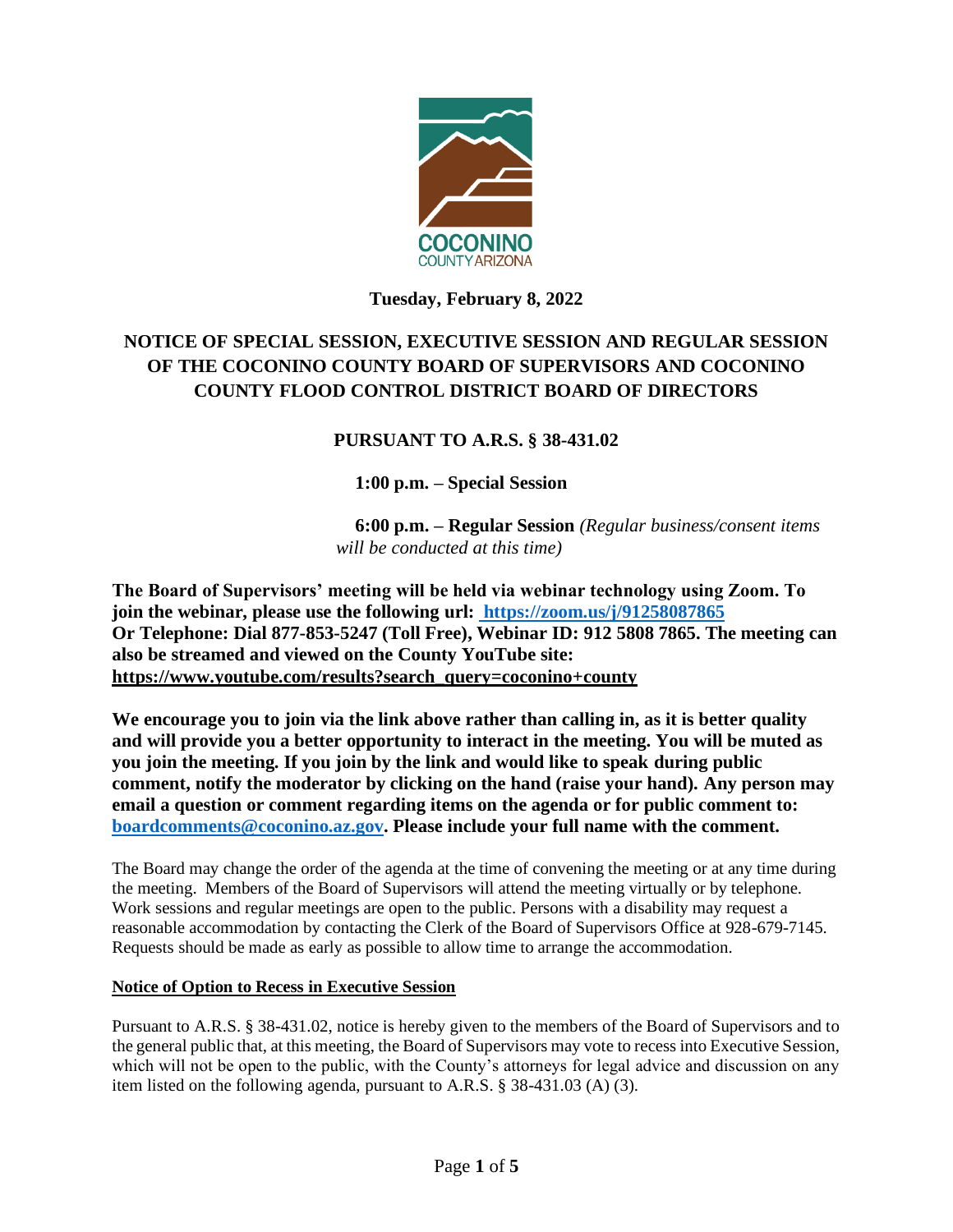#### **Call to the Public for items not on the Agenda**

After the pledge of allegiance, the Chairman will call on members of the public to speak on any item or area of concern not listed on the agenda. Items presented during the Call to the Public portion of the Agenda cannot be acted on by the Board of Supervisors. Individual Supervisors may ask questions of the public, but are prohibited by the Open Meeting law from discussing or considering the item among themselves until the item is officially placed on the Agenda. Individuals are limited in their presentations.

### **1:00 p.m. – Special Session**

### **Call to Order:**

### **Pledge of Allegiance:**

### **Call to the Public:**

#### **Executive Session:**

- 1. Discussion of County Manager performance feedback. Pursuant to A.R.S. 38- 431.03(A)(1), the Board of Supervisors may vote to enter executive session. **County Manager**
- 2. Discussion with attorneys for the Board to receive legal advice on the American Rescue Plan Act and the FY22 Budget related to County programs, community funding and business supports. Pursuant to ARS  $38-431.03(A)(3)$  the Board may enter executive session on this item. **County Manager**
- 3. Consideration and possible action to approve a settlement agreement in case DSS Uniter, LLC v. Coconino County (TX2021-000306) regarding the pending litigation. Pursuant to A.R.S. 38-431.03(A)(3) & (4), the Board may enter executive session to receive legal advice and to provide the attorneys instruction with regard to this case. **County Attorney**
- 4. Consideration and possible action to approve a settlement agreement in case Williams Lodging 710 LLC v. Coconino County (TX2021-000256) regarding the pending litigation. Pursuant to A.R.S. 38-431.03(A)(3) & (4), the Board may enter executive session to receive legal advice and to provide the attorneys instruction with regard to this case. **County Attorney**

#### *The Board of Supervisors will resolve as the Flood Control District Board of Directors.*

5. Discussion and possible direction regarding a notice of claim received regarding the Flood Control District. Pursuant to A.R.S. 38-431.03(A)(3) & (4), the Board may enter executive session to receive legal advice and to provide the attorneys instruction with regard to the claim. **Flood Control District**

*The Flood Control Board of Directors will resolve as the Board of Supervisors.*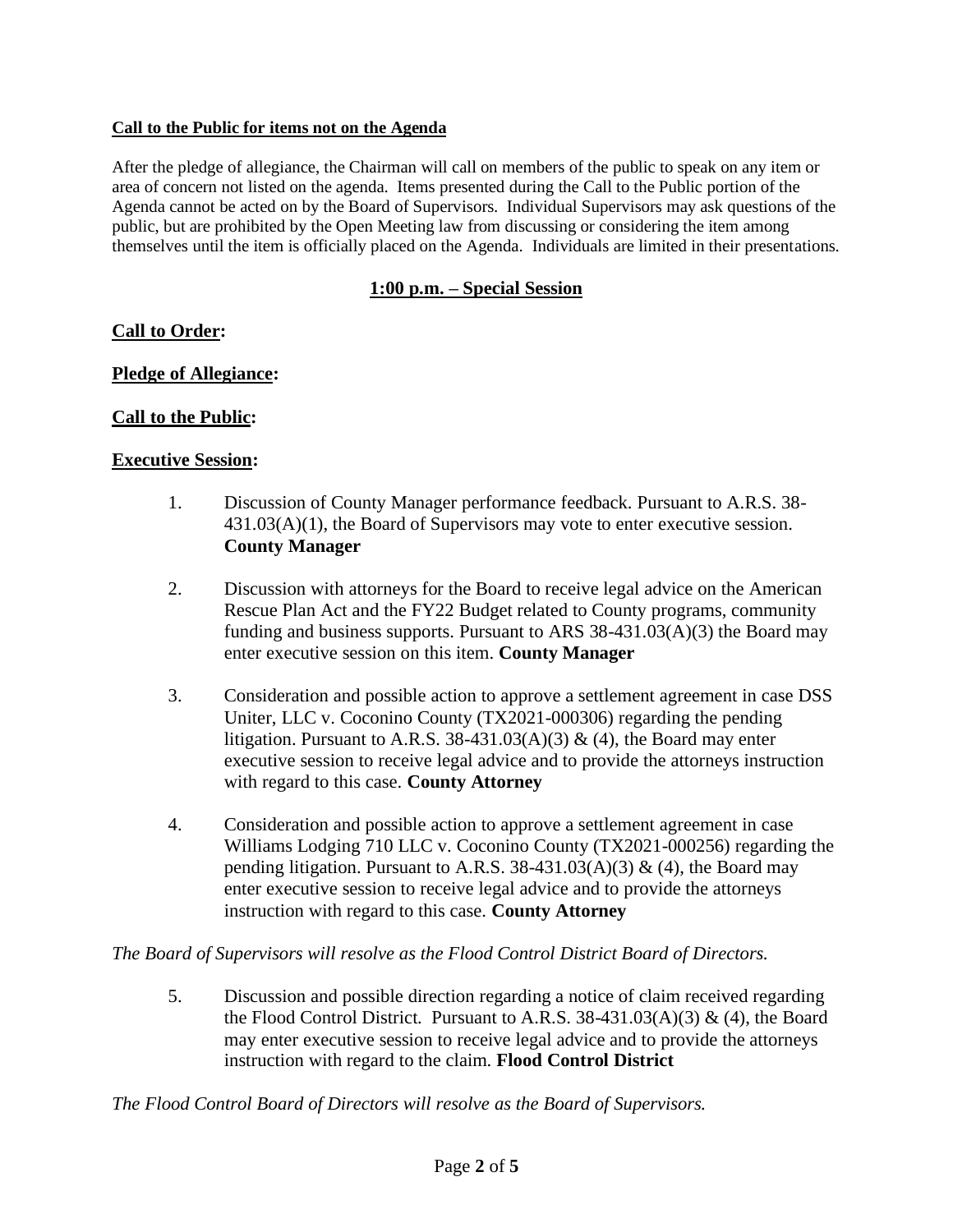### **6:00 p.m. – Regular Session**

**The Board of Supervisors' meeting will be held via webinar technology using Zoom. To join the webinar, please use the following url: https://zoom.us/j/91258087865 Or Telephone: Dial 877-853-5247 (Toll Free), Webinar ID: 912 5808 7865. The meeting can also be streamed and viewed on the County YouTube site: [https://www.youtube.com/results?search\\_query=coconino+county](https://www.youtube.com/results?search_query=coconino+county)**

**We encourage you to join via the link above rather than calling in, as it is better quality and will provide you a better opportunity to interact in the meeting. You will be muted as you join the meeting. If you join by the link and would like to speak during public comment, notify the moderator by clicking on the hand (raise your hand). Any person may email a question or comment regarding items on the agenda or for public comment to: [boardcomments@coconino.az.gov.](mailto:boardcomments@coconino.az.gov) Please include your full name with the comment.** 

The Board may change the order of the agenda at the time of convening the meeting or at any time during the meeting. Members of the Board of Supervisors will attend the meeting virtually or by telephone. Work sessions and regular meetings are open to the public. Persons with a disability may request a reasonable accommodation by contacting the Clerk of the Board of Supervisors Office at 928-679-7145. Requests should be made as early as possible to allow time to arrange the accommodation.

#### **Notice of Option to Recess in Executive Session**

Pursuant to A.R.S. § 38-431.02, notice is hereby given to the members of the Board of Supervisors and to the general public that, at this meeting, the Board of Supervisors may vote to recess into Executive Session, which will not be open to the public, with the County's attorneys for legal advice and discussion on any item listed on the following agenda, pursuant to A.R.S. § 38-431.03 (A) (3).

#### **Call to the Public for items not on the Agenda**

After the pledge of allegiance, the Chairman will call on members of the public to speak on any item or area of concern not listed on the agenda. Items presented during the Call to the Public portion of the Agenda cannot be acted on by the Board of Supervisors. Individual Supervisors may ask questions of the public, but are prohibited by the Open Meeting law from discussing or considering the item among themselves until the item is officially placed on the Agenda. Individuals are limited in their presentations.

#### **Call to Order:**

### **Call to the Public:**

### **Proclamation:**

6. Consideration and Possible Action to approve a Proclamation designating February 5-12, 2022, as Court Reporting and Captioning Week. **Courts**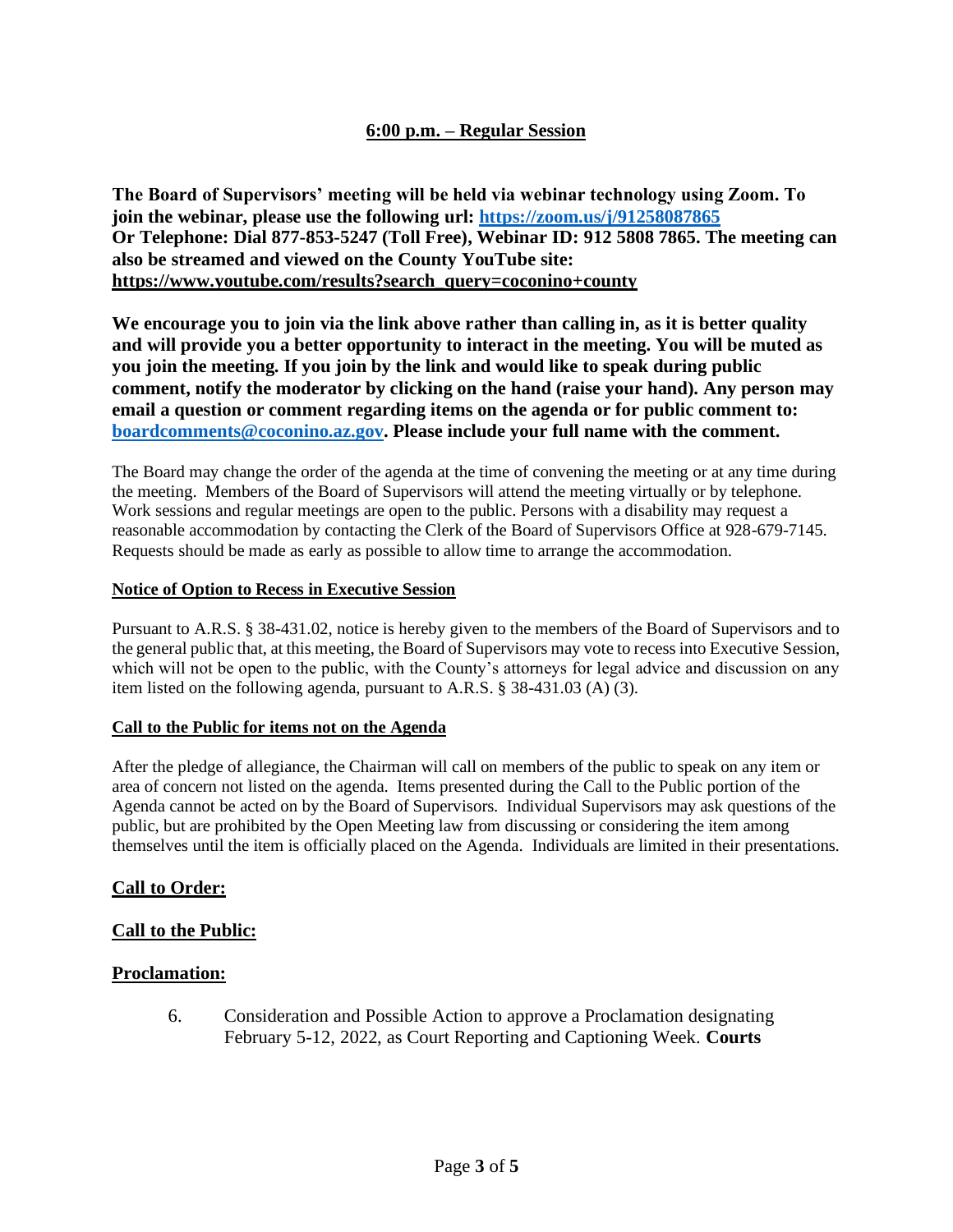### **Board of Supervisors Consent Agenda:**

- 7. Consideration and possible action to approve the minutes from the Board of Supervisors' meeting conducted January 25, 2022.
- 8. Consideration and possible action to ratify and/or approve warrants, electronic fund transfers, and other payments as listed on the agenda. An itemized list of the below-numbered claims is filed in the official records of the Coconino County Board of Supervisors.

| Run Date   | Warrant Numbers               | Computer Register Totals |
|------------|-------------------------------|--------------------------|
| 01/27/2022 | $EFT - 14065 - 14140$         | \$1,484,685.08           |
| 01/27/2022 | Checks $-92203182 - 92203277$ | \$821,691.81             |

- 9. Consideration and possible action to approve a \$1,218,929 increase to the FY22 budget to account for mid-year compensation increases approved by the Board on 10/26/2021. **Finance**
- 10. Consideration and possible action to approve a budget amendment between the City of Flagstaff CDBG program and Coconino County Health and Human Services in the amount of \$177,162.01 for rental assistance. **Health and Human Services**
- 11. Consideration and possible action to approve Attachment E of the Intergovernmental Agreement (IGA) between the Navajo Nation and Coconino County which provides for the contribution of \$200,000 from the Road Maintenance Sales Tax as matching funds for a road maintenance project within the Navajo Nation known as the N16 Inscription House, Phase I project. **Public Works**
- 12. Consideration and possible action to approve an agreement to accept the donation and transfer a 2015 Chevrolet Tahoe PPV VIN#1GNLC2EC2FR532087 K-9 vehicle from the Arizona Department of Public Safety to the Coconino County Sheriff's Office for use in our K-9 program at no cost in FY22. **Sheriff**
- 13. Consideration and possible action to approve a carryover request from fiscal year 2021 to fiscal year 2022, in the amount of \$25,574.14, for unexpended Forest Fees (Secure Rural Schools -SRS). **Superintendent of Schools**

#### **Discussion and Possible Action Items:**

- 14. Review, discussion, and possible action regarding the Board of Supervisors Draft Board Rules of Procedures. **Board of Supervisors**
- 15. Consideration and possible action to appoint a chair and vice chair from among the Board of Supervisors to serve a term that begins February 22, 2022 and ends November 15, 2022. **Board of Supervisors**